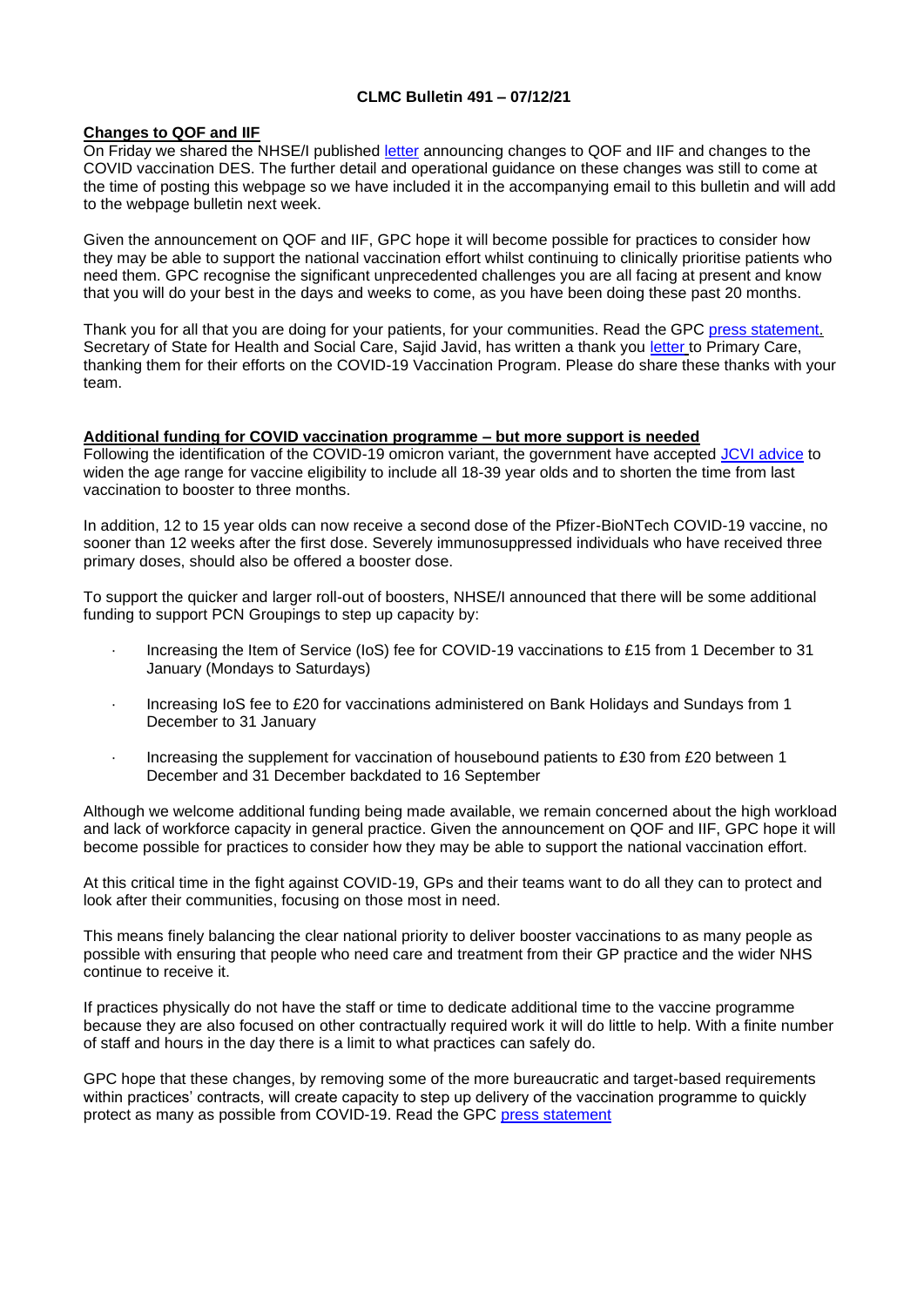#### **New COVID-19 Omicron variant – new measures and booster programme extension**

Following the reports of a new COVID-19 Omicron variant, the BMA called for mandatory mask-wearing and [social distancing in indoor crowded spaces,](https://www.bma.org.uk/bma-media-centre/bma-calls-for-mandatory-mask-wearing-and-social-distancing-amidst-reports-of-a-new-covid-variant) and that public buildings, offices and hospitality venues have adequate ventilation to disperse the virus as much as possible.

The [Prime Minister then announced](https://www.gov.uk/government/speeches/pm-opening-statement-at-covid-19-press-conference-27-november-2021) that new targeted measures in England to prevent the spread of the new variant would be [introduced on Tuesday 30 November,](https://www.gov.uk/government/news/measures-against-omicron-variant-come-into-effect-30-november-2021) including mandatory mask wearing in shops and on public transport. The public was also encouraged to ensure they get vaccinated, to help protect themselves and others.

A [CAS alert](https://www.cas.mhra.gov.uk/ViewandAcknowledgment/ViewAlert.aspx?AlertID=103183) has been sent out to healthcare workers, with advice to continue to follow the national Infection [prevention and control for seasonal respiratory infections in health and care settings for winter 2021 to 2022](https://www.gov.uk/government/publications/wuhan-novel-coronavirus-infection-prevention-and-control/covid-19-guidance-for-maintaining-services-within-health-and-care-settings-infection-prevention-and-control-recommendations)  [guidance,](https://www.gov.uk/government/publications/wuhan-novel-coronavirus-infection-prevention-and-control/covid-19-guidance-for-maintaining-services-within-health-and-care-settings-infection-prevention-and-control-recommendations) wearing face masks for staff and face masks/coverings for all patients and visitors within health and care settings over the winter period.

It also recommends that physical distancing should be at least 1 metre, increasing whenever feasible to 2 metres across all health and care setting, and that it should remain at 2 metres where patients with suspected or confirmed respiratory infection are being cared for or managed. Read the BMA statement [here](https://www.bma.org.uk/bma-media-centre/practices-need-more-time-not-money-to-deliver-booster-campaign-says-bma)

#### **BMA report: Weathering the storm**

The BMA published a report, [Weathering the storm: vital actions to minimise pressure on UK health services](https://www.bma.org.uk/media/4834/bma-weathering-the-storm-report-nov21.pdf)  [this winter.](https://www.bma.org.uk/media/4834/bma-weathering-the-storm-report-nov21.pdf)

The report outlines practical recommendations for stemming the winter crisis that health services across the UK are facing. These include calling on political leaders to have honest conversations with the public about the immediate challenges facing health services so that patients and the public alike have the best information possible about how to access safe and appropriate care

The report calls for urgent and immediate action by government and health service leaders and asks them to do more to:

1. Communicate honestly with patients and the public about health service pressures

2. Retain existing staff and maximise workforce capacity

3. Promote responsible public health policies to keep people safe and healthy and help manage demand on services

4. Direct resources to where they are needed most to manage health service demand

Access the report and read more [here](https://www.bma.org.uk/advice-and-support/nhs-delivery-and-workforce/pressures/vital-actions-to-minimise-pressure-on-the-nhs-this-winter)

#### **Joint statement on Inclisiran**

GPC have published a [joint statement](https://i.emlfiles4.com/cmpdoc/3/7/7/5/2/files/865466_inclisiran-statement-rcgp-bma-badged-dec-2021.pdf?utm_source=The%20British%20Medical%20Association&utm_medium=email&utm_campaign=12841148_GP%20ENEWSLETTER%2002122021&dm_t=0,0,0,0,0) with the Royal College of GPs regarding the implementation of [Inclisiran](https://www.nice.org.uk/guidance/ta733/documents/html-content-2) in primary care.

Although the BMA is supportive of innovation of new drugs, GPC have serious concerns about how this particularly drug is being introduced. In particular GPC have raised issues about where the long-term responsibility lies when prescribing this drugs, and the lack of clarity about where doctors and patients can turn if there are concerns or problems.

There is also an issue of capacity the lack of clear resources to support the additional work required and how the impact that introducing new treatment plans will have on teams that are already stretched to their limits. GPC have raised these concerns with NICE and NHSE/I.

This guidance aims to advise practices that may want to prescribe these drugs of the concerns and that they should only do so if they feel comfortable. Read the statement [here](applewebdata://28C6BE53-728D-4E52-8D27-435A0C958EAE/Joint%20statement%20on%20Inclisiran)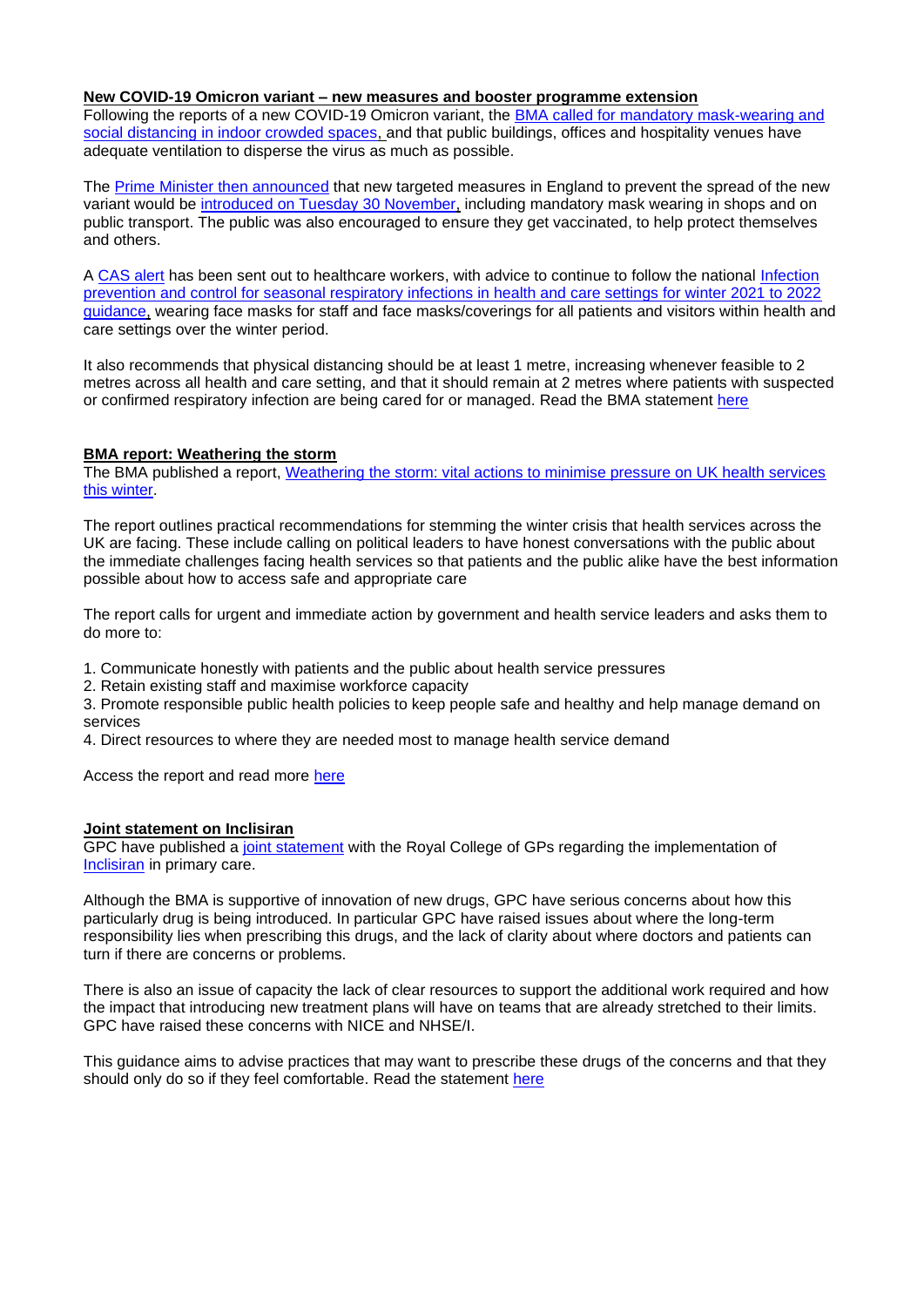#### **Integrated care systems – primary care**

The BMA continues to lobby on a range of issues relating to the Health and Care Bill, including strengthening the involvement of general practice, and the role of LMCs. As part of this GPC have co-signed a [letter](https://i.emlfiles4.com/cmpdoc/3/7/7/5/2/files/839633_health-and-care-bill-committee-letter---final.pdf?utm_source=The%20British%20Medical%20Association&utm_medium=email&utm_campaign=12645090_GP%20ENEWSLETTER%20090921&dm_t=0,0,0,0,0) with other representative bodies for primary care, to Ministers and the Health and Care Bill Committee, asking for a commitment from Ministers in Committee that:

- The government honours its commitment for primary care to be represented and involved in decision-making at all levels of the Integrated Care Systems (ICS) including strategic decisionmaking forums through formalised roles for GPs, dentists, pharmacists, primary eye care and primary hearing care audiologists in Integrated Care Partnerships (ICPs)
- These roles are remunerated to ensure parity of availability and voice with NHS Trusts, NHS staff, social care and public health colleagues in strategic thinking and decision-making
- That existing statutory Local Representative Committees, such as LMCs, have the right put forward nominations for those roles
- · Transparency and accountability ICBs and ICPs to be under duty to explain in writing in public when they choose not to heed advice from local primary care bodies.

A [briefing](https://i.emlfiles4.com/cmpdoc/3/7/7/5/2/files/839634_health-and-care-bill---primary-care-key-asks-final-06.09.21.pdf?utm_source=The%20British%20Medical%20Association&utm_medium=email&utm_campaign=12645090_GP%20ENEWSLETTER%20090921&dm_t=0,0,0,0,0) outlining what collectively the BMA want government to do has also been sent to Ministers.

CLMC also responded to the ICS Draft Constitution engagement process, highlighting the need to ensure that there is clinical general practice representation on the ICS Board and that there is true engagement with general practice, general practice clinicians and the LMC.

## **LMC England conference 2021 - resolutions**

The resolutions and election results from the Annual Conference of England LMCs 2021, which was held last week, have now been [published.](https://www.bma.org.uk/media/4846/bma-england-lmc-conference-resolutions-and-elections-nov-2021.pdf) Watch recordings of the event:

- Day 1:<https://bma.streameventlive.com/archive/246>
- Day 2:<https://bma.streameventlive.com/archive/247>

Read more about the event here: [Local medical committees \(bma.org.uk\)](https://www.bma.org.uk/what-we-do/local-medical-committees)

## **GPC GP Bulletin & Informal Messaging**

Read the BMA's GP bulletin [here.](https://bma-mail.org.uk/t/JVX-7N8AK-EC5E0CEA0D8A5317JCJOU4BA186991484320BE/cr.aspx) Read GPC Chair twitter page: [Dr Farah Jameel \(@DrFJameel\) / Twitter](https://twitter.com/DrFJameel) Read BMA twitter page: [General Practice \(@BMA\\_GP\) / Twitter](https://twitter.com/BMA_GP)

# **[BMA COVID-19 guidance](https://www.bma.org.uk/advice-and-support/covid-19)**

Read the BMA [COVID-19 toolkit for GPs and practices,](https://www.bma.org.uk/advice-and-support/covid-19/practical-guidance/covid-19-toolkit-for-gps-and-gp-practices) which provides comprehensive guidance for practices to manage contractual issues and service provision during the coronavirus pandemic. You can access all the BMA guidance on COVID-19, including ethical guidance, [here](https://www.bma.org.uk/advice-and-support/covid-19) . There is also guidance on the following topics:

- [Model terms of engagement for a GP providing temporary COVID-19](https://www.bma.org.uk/advice-and-support/covid-19/your-contract/covid-19-model-terms-for-gps) services
- [Terms and conditions for sessional GPs](https://www.bma.org.uk/advice-and-support/covid-19/your-contract/covid-19-your-terms-and-conditions/your-terms-and-conditions-sessional-gps)
- [Risk assessments](https://www.bma.org.uk/advice-and-support/covid-19/your-health/covid-19-risk-assessment)

## **Mental health and wellbeing – looking after you and your practice team**

**GP appraisal leads and GP tutors offer of telephone support conversations** remain for any GP who feels they would like to talk through any aspect of their professional/personal life that has been affected by Covid. To organise a telephone support conversation, either with the appraisal lead or with a GP tutor, please contact the appraisal team, or email [di.jelley@nhs.net](mailto:di.jelley@nhs.net)